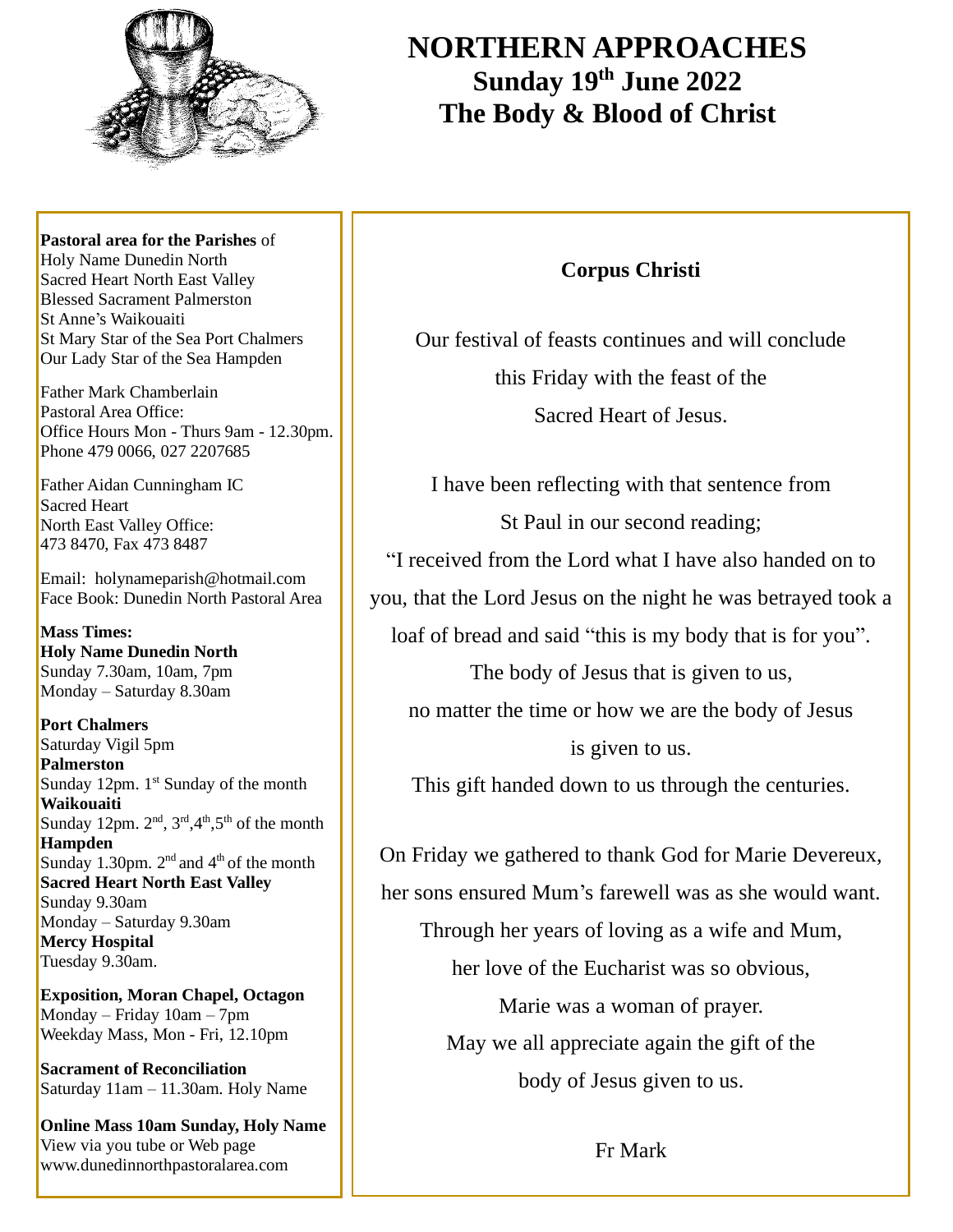#### **Corpus Christi Sunday**

Jesus, Body and Blood, we are grateful for the gift of your life and the way it strengthens us to live ours. Teach us to draw on the gift of your Body and Blood for energy, renewal, strength and grace. May we never take the gift of your presence for granted. Amen



#### **HELPFUL WEBSITES FOR PRAYER**

[www.gratefulness.org](http://www.gratefulness.org/) [www.sacredspace.ie](http://www.sacredspace.ie/) [www.pray.as.you.go.org/home](http://www.pray.as.you.go.org/home) [www.authorjoycerupp.com](http://www.authorjoycerupp.com/)

With the hope of the Resurrection, we ask that you remember in your prayers all those who have died recently, including:

> and for those we remember around this time in June,

> > **Saba Farry Peggy Cameron Pat Byrne**

*May they and all the departed share in the Peace of Eternal Life*



#### **SUNDAY MASS READINGS YEAR C**

**19 th June 2022 – Body & Blood of Christ First Reading:** Genesis 14:18-20 **Second Reading:** 1 Corinthians 11:23-26 **Gospel:** Luke 9:11-17

**26th June 2022 – 13th Sunday in Ordinary Time First Reading:** 1Kings 19:16,19-21 **Second Reading:** Galatians 5:1,13-18 **Gospel:** Luke 9:51-62

> **PASTORAL AREA SCHOOLS Sacred Heart School North East Valley** 473 8362

> > **St Joseph's School Port Chalmers** 472 8657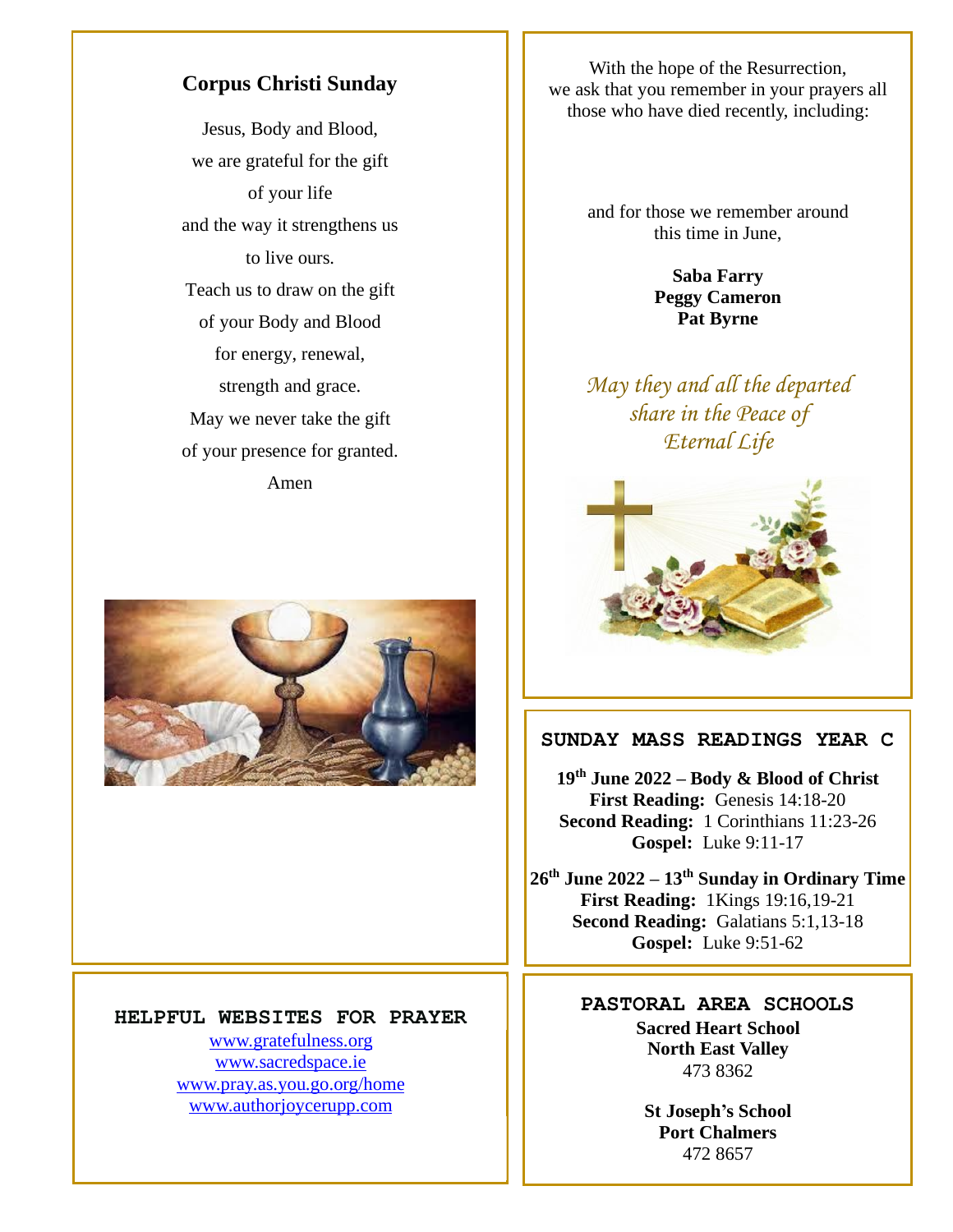### **Covid-19 Protection Framework**

**ORANGE**

**Face Masks required inside the Church.**

**Online Mass 10am Sunday. youtube pages [www.dunedinnorthpastoralarea.com](http://www.dunedinnorthpastoralarea.com/)**

# **DUNEDIN NORTH PASTORAL AREA NOTICES**

#### **SACRAMENTAL PREPARATION**

We will begin our preparation for the Sacraments of Reconciliation and Communion for our children in September.

If you would like your children to receive this preparation, please email or contact the Pastoral Area Office [holynameparish@hotmail.com](mailto:holynameparish@hotmail.com)

#### **PLANNED GIVING ENVELOPES**

Planned Giving envelopes for June  $19<sup>th</sup> 2022$  – June  $11<sup>th</sup>$  2023 can now be collected from the church foyer. If you would like to donate by envelope, please contact the pastoral area office.

#### **ST VINCENT DE PAUL**

Our St Dominic's Conference group would kindly appreciate any extra help with donations of, non-perishable items – milk powder, instant mashed potatoes, tins/packets of soup, tins tuna/salmon, coffee, milo, drink sachets, snacks (biscuits, muesli bars etc) toiletries, and washing powder. Thank you.

We are very grateful for the donations each week for the Society and also blessed to receive the financial donations given to the SVDP box in the Church foyer. May loving God Bless you all.

#### **PLANNED GIVING**

During the disruptions caused by Covid-19 we are very grateful to all who have continued to provide financial support for our parish ministry. Thank you to those who have kindly set up an automatic payment or have given online. If you would like to give regularly with an automatic payment, please use your name as the reference and email or phone Lisa at the pastoral office with contact details if you require a tax receipt. For donations made to Sacred Heart Church please forward your contact details to North East Valley Office 473 8470.

**Dunedin North Parish Account:** ANZ Bank 060901 0054874 07 **Sacred Heart Parish Account:** ANZ Bank 060901 0054874 12

#### **STUDY THEOLOGY AT THE UNIVERSITY OF OTAGO**

The Theology Programme at the University of Otago offers many opportunities for the study of Theology, Biblical Studies, Church History, Ministry, and Pastoral Theology (including Chaplaincy). You can study either on-campus or across Aotearoa New Zealand through our distance study programme. We are committed to serving Christian communities throughout the country. Semester 2 starts on July  $11<sup>th</sup>$  and new enrolments are due by June 25th.

For details of papers go to:

<https://www.otago.ac.nz/theology/study/papers/> To enrol go to

<https://www.otago.ac.nz/study/enrolment/> To keep up to date, like us on Facebook: [www.facebook.com/theologyotago](http://www.facebook.com/theologyotago)

## **EXTRA SUPPORT FOR THOSE IN NEED**

Catholic Social Services Dunedin supports Families and individuals in multiple ways to help people live life well. As winter approaches and the pressure of rising living costs becomes more pronounced CSS will help people with extra funds to meet energy costs (such as electricty, gas or firewood) to help people get through. If you would like to help, you may like to consider contributing your share of the Governments winter energy payment to CSS so that we can pass it onto others in need.

You can do this online by making a deposit 06-0901-0054890-27 and if you put your name and "energypay" we will make sure it gets passed on. Or for more information contact us at [office@cathsocialservices.org.nz](mailto:office@cathsocialservices.org.nz) or 03 455 3838. Thank you.